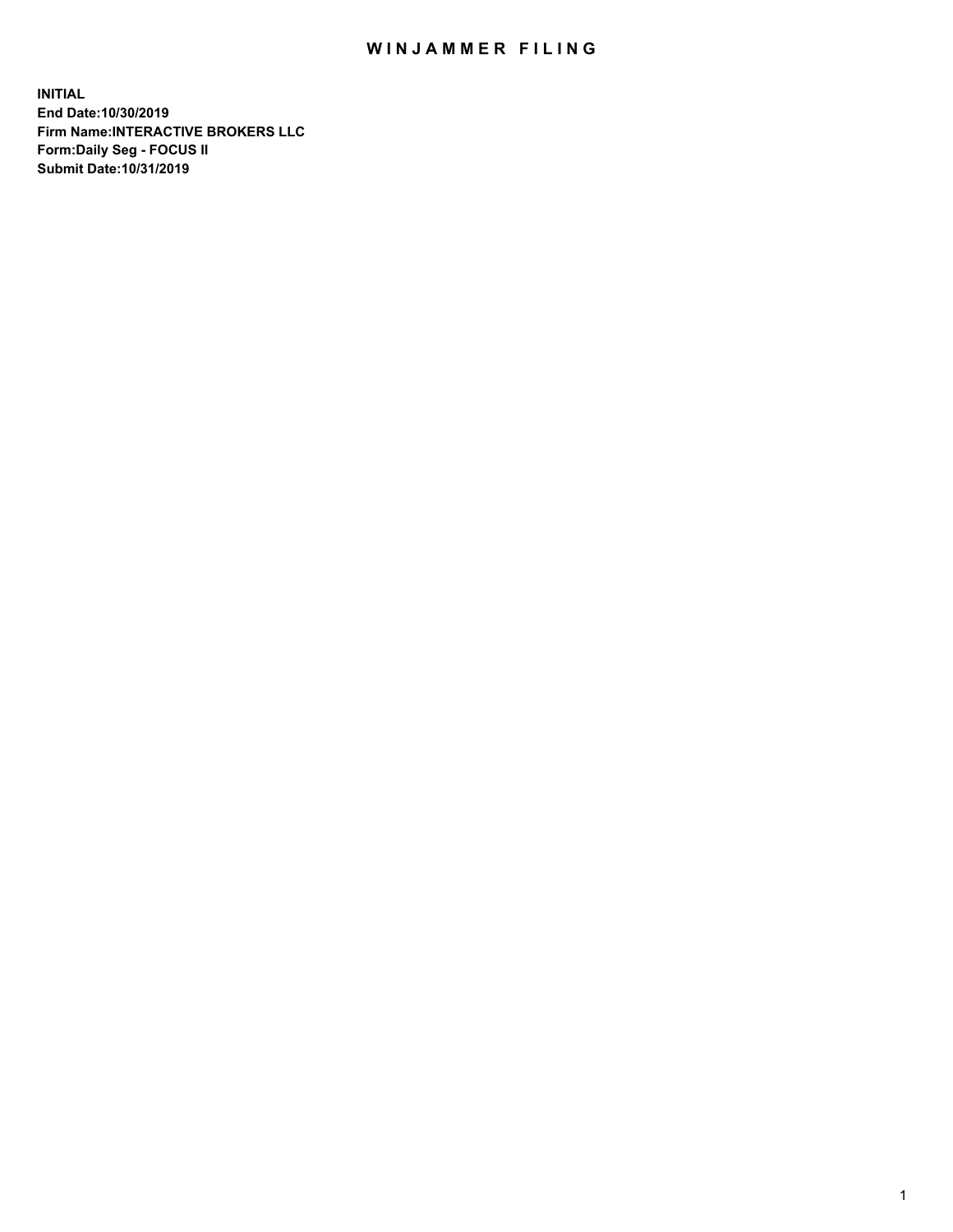**INITIAL End Date:10/30/2019 Firm Name:INTERACTIVE BROKERS LLC Form:Daily Seg - FOCUS II Submit Date:10/31/2019 Daily Segregation - Cover Page**

| Name of Company                                                                                                                                                                                                                                                                                                                | <b>INTERACTIVE BROKERS LLC</b>                                                                  |
|--------------------------------------------------------------------------------------------------------------------------------------------------------------------------------------------------------------------------------------------------------------------------------------------------------------------------------|-------------------------------------------------------------------------------------------------|
| <b>Contact Name</b>                                                                                                                                                                                                                                                                                                            | James Menicucci                                                                                 |
| <b>Contact Phone Number</b>                                                                                                                                                                                                                                                                                                    | 203-618-8085                                                                                    |
| <b>Contact Email Address</b>                                                                                                                                                                                                                                                                                                   | jmenicucci@interactivebrokers.c<br>om                                                           |
| FCM's Customer Segregated Funds Residual Interest Target (choose one):<br>a. Minimum dollar amount: ; or<br>b. Minimum percentage of customer segregated funds required:% ; or<br>c. Dollar amount range between: and; or<br>d. Percentage range of customer segregated funds required between:% and%.                         | $\overline{\mathbf{0}}$<br>$\overline{\mathbf{0}}$<br>155,000,000 245,000,000<br>0 <sub>0</sub> |
| FCM's Customer Secured Amount Funds Residual Interest Target (choose one):<br>a. Minimum dollar amount: ; or<br>b. Minimum percentage of customer secured funds required:%; or<br>c. Dollar amount range between: and; or<br>d. Percentage range of customer secured funds required between:% and%.                            | $\overline{\mathbf{0}}$<br>$\overline{\mathbf{0}}$<br>80,000,000 120,000,000<br>00              |
| FCM's Cleared Swaps Customer Collateral Residual Interest Target (choose one):<br>a. Minimum dollar amount: ; or<br>b. Minimum percentage of cleared swaps customer collateral required:% ; or<br>c. Dollar amount range between: and; or<br>d. Percentage range of cleared swaps customer collateral required between:% and%. | $\overline{\mathbf{0}}$<br>$\underline{\mathbf{0}}$<br>0 <sub>0</sub><br>0 <sub>0</sub>         |

Attach supporting documents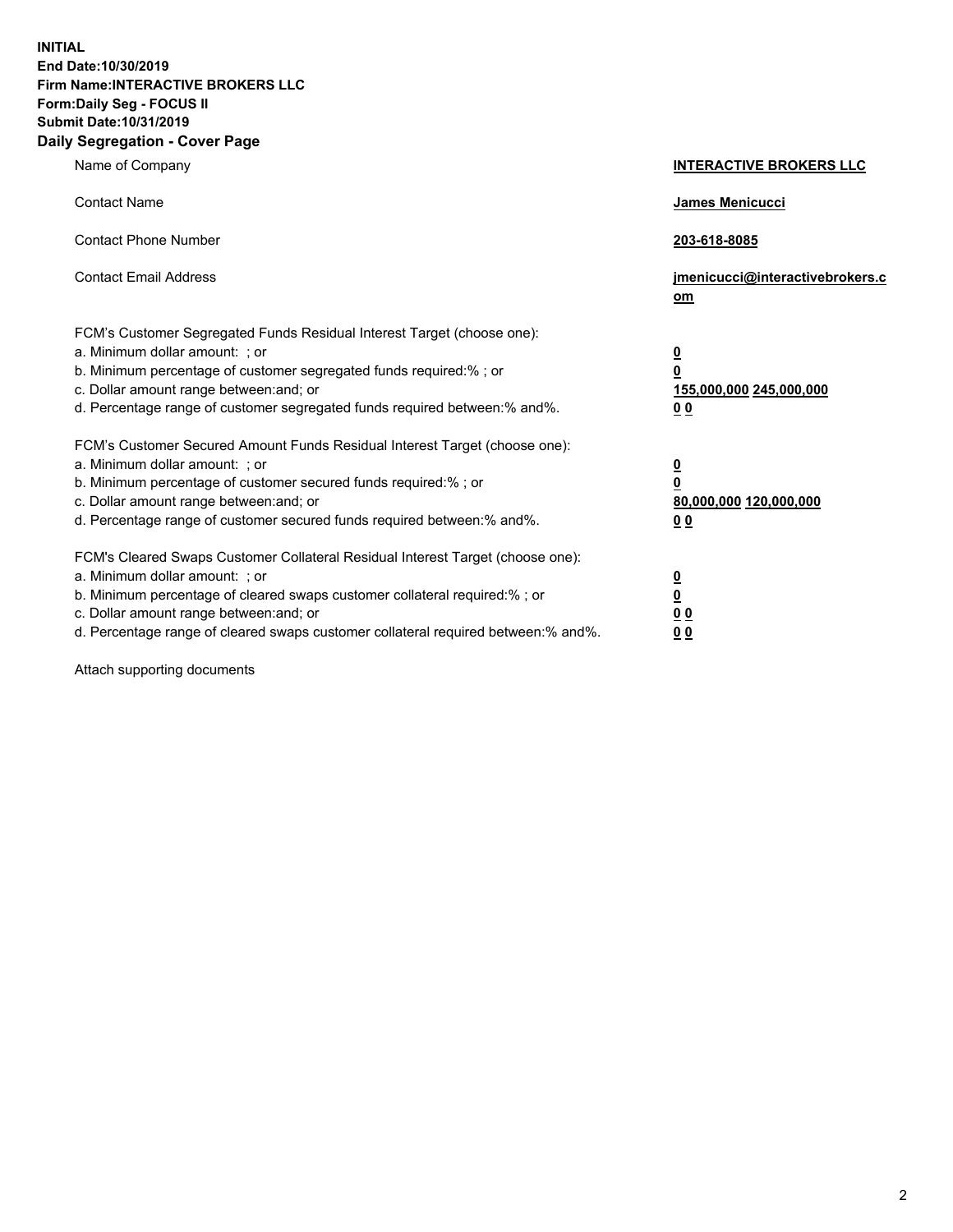## **INITIAL End Date:10/30/2019 Firm Name:INTERACTIVE BROKERS LLC Form:Daily Seg - FOCUS II Submit Date:10/31/2019 Daily Segregation - Secured Amounts**

|                | Dany Segregation - Secured Announts                                                                                         |                                                |
|----------------|-----------------------------------------------------------------------------------------------------------------------------|------------------------------------------------|
|                | Foreign Futures and Foreign Options Secured Amounts                                                                         |                                                |
|                | Amount required to be set aside pursuant to law, rule or regulation of a foreign                                            | $0$ [7305]                                     |
|                | government or a rule of a self-regulatory organization authorized thereunder                                                |                                                |
| $\mathbf{1}$ . | Net ledger balance - Foreign Futures and Foreign Option Trading - All Customers                                             |                                                |
|                | A. Cash                                                                                                                     | 491,600,738 [7315]                             |
|                | B. Securities (at market)                                                                                                   | $0$ [7317]                                     |
| 2.             | Net unrealized profit (loss) in open futures contracts traded on a foreign board of trade                                   | 8,834,607 [7325]                               |
| 3.             | Exchange traded options                                                                                                     |                                                |
|                | a. Market value of open option contracts purchased on a foreign board of trade                                              | <b>54,230</b> [7335]                           |
|                | b. Market value of open contracts granted (sold) on a foreign board of trade                                                | -33,883 [7337]                                 |
| 4.             | Net equity (deficit) (add lines 1. 2. and 3.)                                                                               | 500,455,692 [7345]                             |
| 5.             | Account liquidating to a deficit and account with a debit balances - gross amount                                           | 3,559 [7351]                                   |
|                | Less: amount offset by customer owned securities                                                                            | 0 [7352] 3,559 [7354]                          |
| 6.             | Amount required to be set aside as the secured amount - Net Liquidating Equity                                              | 500,459,251 [7355]                             |
|                | Method (add lines 4 and 5)                                                                                                  |                                                |
| 7.             | Greater of amount required to be set aside pursuant to foreign jurisdiction (above) or line                                 | 500,459,251 [7360]                             |
|                | 6.                                                                                                                          |                                                |
|                | FUNDS DEPOSITED IN SEPARATE REGULATION 30.7 ACCOUNTS                                                                        |                                                |
| 1.             | Cash in banks                                                                                                               |                                                |
|                | A. Banks located in the United States                                                                                       | 38,957,720 [7500]                              |
|                | B. Other banks qualified under Regulation 30.7                                                                              | 0 [7520] 38,957,720 [7530]                     |
| 2.             | <b>Securities</b>                                                                                                           |                                                |
|                | A. In safekeeping with banks located in the United States                                                                   | 492,668,688 [7540]                             |
| 3.             | B. In safekeeping with other banks qualified under Regulation 30.7<br>Equities with registered futures commission merchants | 0 [7560] 492,668,688 [7570]                    |
|                | A. Cash                                                                                                                     |                                                |
|                | <b>B.</b> Securities                                                                                                        | $0$ [7580]<br>$0$ [7590]                       |
|                | C. Unrealized gain (loss) on open futures contracts                                                                         | $0$ [7600]                                     |
|                | D. Value of long option contracts                                                                                           | $0$ [7610]                                     |
|                | E. Value of short option contracts                                                                                          | 0 [7615] 0 [7620]                              |
| 4.             | Amounts held by clearing organizations of foreign boards of trade                                                           |                                                |
|                | A. Cash                                                                                                                     | $0$ [7640]                                     |
|                | <b>B.</b> Securities                                                                                                        | $0$ [7650]                                     |
|                | C. Amount due to (from) clearing organization - daily variation                                                             | $0$ [7660]                                     |
|                | D. Value of long option contracts                                                                                           | $0$ [7670]                                     |
|                | E. Value of short option contracts                                                                                          | 0 [7675] 0 [7680]                              |
| 5.             | Amounts held by members of foreign boards of trade                                                                          |                                                |
|                | A. Cash                                                                                                                     | 90,771,053 [7700]                              |
|                | <b>B.</b> Securities                                                                                                        | $0$ [7710]                                     |
|                | C. Unrealized gain (loss) on open futures contracts                                                                         | -1,763,169 [7720]                              |
|                | D. Value of long option contracts                                                                                           | 54,230 [7730]                                  |
|                | E. Value of short option contracts                                                                                          | <u>-33,883</u> [7735] <u>89,028,231</u> [7740] |
| 6.             | Amounts with other depositories designated by a foreign board of trade                                                      | 0 [7760]                                       |
| 7.             | Segregated funds on hand                                                                                                    | $0$ [7765]                                     |
| 8.             | Total funds in separate section 30.7 accounts                                                                               | 620,654,639 [7770]                             |
| 9.             | Excess (deficiency) Set Aside for Secured Amount (subtract line 7 Secured Statement                                         | 120, 195, 388 [7380]                           |
|                | Page 1 from Line 8)                                                                                                         |                                                |
| 10.            | Management Target Amount for Excess funds in separate section 30.7 accounts                                                 | 80,000,000 [7780]                              |
| 11.            | Excess (deficiency) funds in separate 30.7 accounts over (under) Management Target                                          | 40,195,388 [7785]                              |
|                |                                                                                                                             |                                                |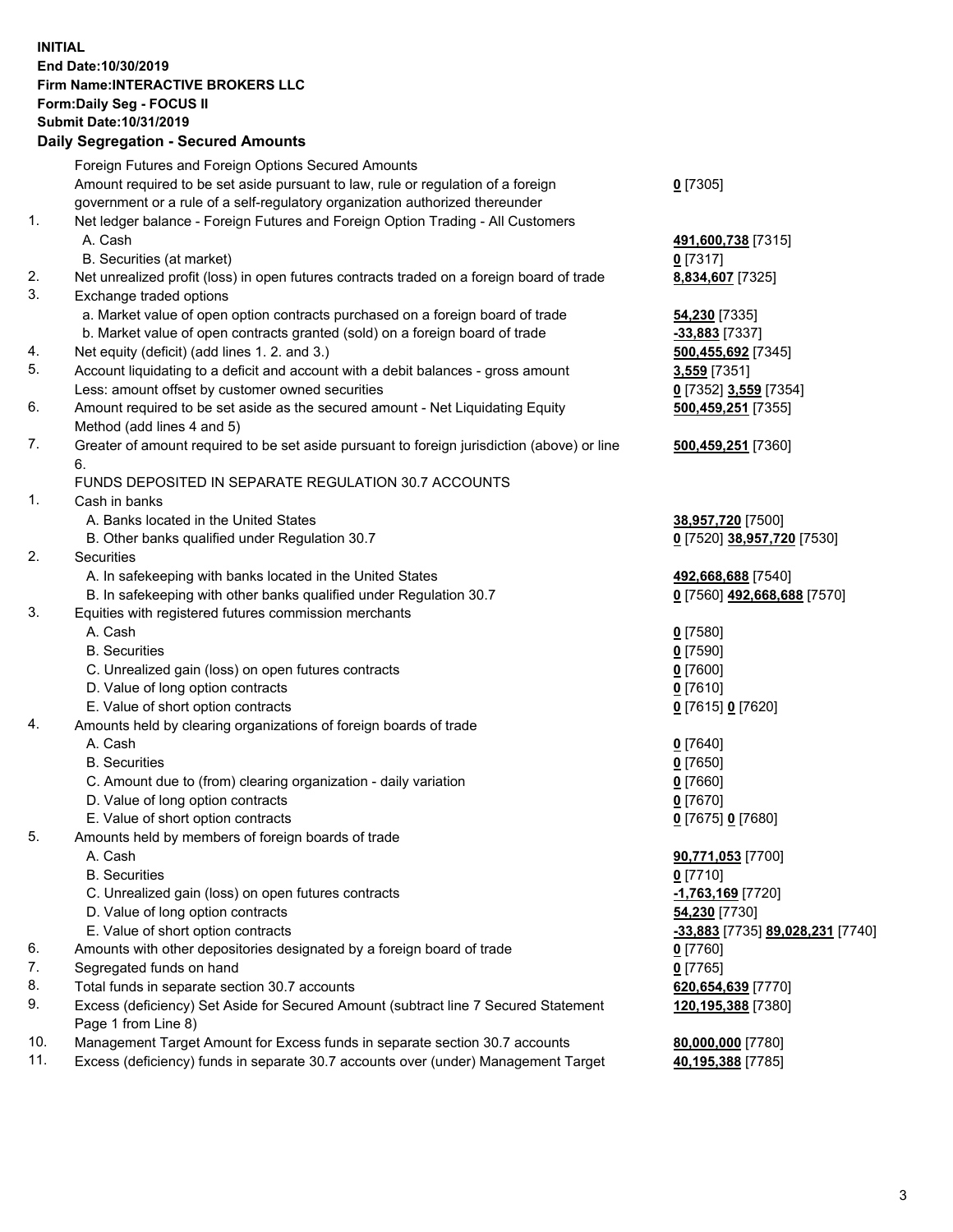**INITIAL End Date:10/30/2019 Firm Name:INTERACTIVE BROKERS LLC Form:Daily Seg - FOCUS II Submit Date:10/31/2019 Daily Segregation - Segregation Statement** SEGREGATION REQUIREMENTS(Section 4d(2) of the CEAct) 1. Net ledger balance A. Cash **4,130,745,997** [7010] B. Securities (at market) **0** [7020] 2. Net unrealized profit (loss) in open futures contracts traded on a contract market **-22,149,282** [7030] 3. Exchange traded options A. Add market value of open option contracts purchased on a contract market **174,365,040** [7032] B. Deduct market value of open option contracts granted (sold) on a contract market **-173,489,816** [7033] 4. Net equity (deficit) (add lines 1, 2 and 3) **4,109,471,939** [7040] 5. Accounts liquidating to a deficit and accounts with debit balances - gross amount **978,471** [7045] Less: amount offset by customer securities **0** [7047] **978,471** [7050] 6. Amount required to be segregated (add lines 4 and 5) **4,110,450,410** [7060] FUNDS IN SEGREGATED ACCOUNTS 7. Deposited in segregated funds bank accounts A. Cash **1,017,744,000** [7070] B. Securities representing investments of customers' funds (at market) **2,025,454,115** [7080] C. Securities held for particular customers or option customers in lieu of cash (at market) **0** [7090] 8. Margins on deposit with derivatives clearing organizations of contract markets A. Cash **2,557,647** [7100] B. Securities representing investments of customers' funds (at market) **1,274,034,665** [7110] C. Securities held for particular customers or option customers in lieu of cash (at market) **0** [7120] 9. Net settlement from (to) derivatives clearing organizations of contract markets **-9,586,127** [7130] 10. Exchange traded options A. Value of open long option contracts **179,475,665** [7132] B. Value of open short option contracts **-178,637,187** [7133] 11. Net equities with other FCMs A. Net liquidating equity **0** [7140] B. Securities representing investments of customers' funds (at market) **0** [7160] C. Securities held for particular customers or option customers in lieu of cash (at market) **0** [7170] 12. Segregated funds on hand **0** [7150] 13. Total amount in segregation (add lines 7 through 12) **4,311,042,778** [7180] 14. Excess (deficiency) funds in segregation (subtract line 6 from line 13) **200,592,368** [7190] 15. Management Target Amount for Excess funds in segregation **155,000,000** [7194] **45,592,368** [7198]

16. Excess (deficiency) funds in segregation over (under) Management Target Amount Excess